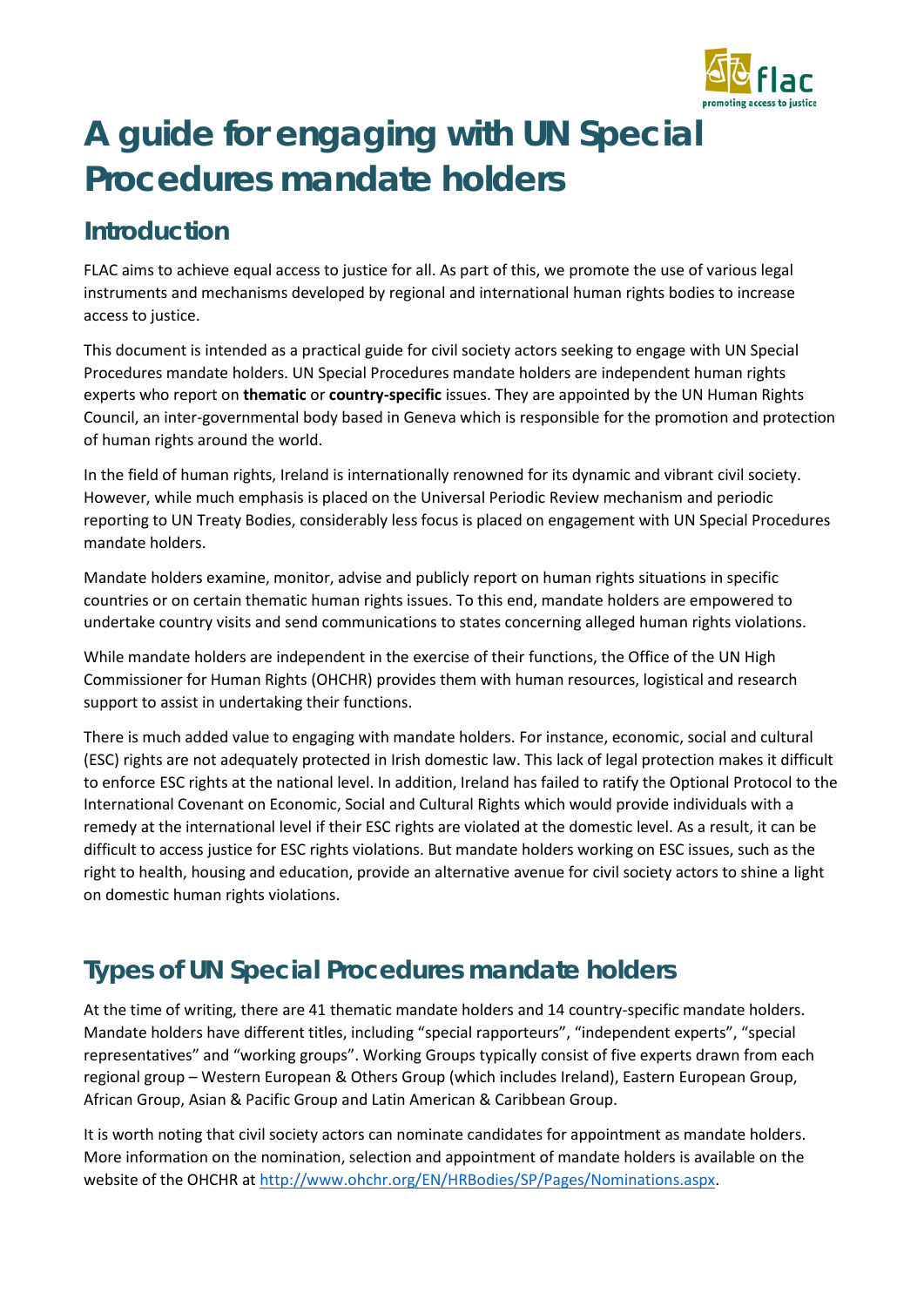

### • **UN Special Procedures thematic mandate holders**

| Working Group of Experts on People of African                                                     | Working Group on the issue of human rights and       |
|---------------------------------------------------------------------------------------------------|------------------------------------------------------|
| Descent                                                                                           | transnational corporations and other business        |
|                                                                                                   | enterprises                                          |
| Independent Expert on the enjoyment of human                                                      | Special Rapporteur on the rights of persons with     |
| rights by persons with albinism                                                                   | disabilities                                         |
| Working Group on Arbitrary Detention                                                              | Special Rapporteur in the field of cultural rights   |
| Independent Expert on the effects of foreign debt                                                 | Special Rapporteur on the issue of human rights      |
| and other related international financial                                                         | obligations relating to the enjoyment of a safe,     |
| obligations of States on the full enjoyment of all                                                | clean, healthy and sustainable environment           |
| human rights, particularly economic, social and                                                   |                                                      |
| cultural rights                                                                                   |                                                      |
| Special Rapporteur on the right to education                                                      | Special Rapporteur on the right to food              |
| Special Rapporteur on extrajudicial, summary or                                                   | Working Group on Enforced or Involuntary             |
| arbitrary executions                                                                              | Disappearances                                       |
| Special Rapporteur on the promotion and                                                           | Special Rapporteur on the rights to freedom of       |
| protection of the right to freedom of opinion and                                                 | peaceful assembly and of association                 |
| expression                                                                                        |                                                      |
| Special Rapporteur on the right of everyone to                                                    | Special Rapporteur on adequate housing as a          |
| the enjoyment of the highest attainable standard                                                  | component of the right to an adequate standard       |
| of physical and mental health                                                                     | of living, and on the right to non-discrimination in |
|                                                                                                   | this context                                         |
| Special Rapporteur on the situation of human                                                      | Special Rapporteur on the independence of            |
| rights defenders                                                                                  | judges and lawyers                                   |
| Special Rapporteur on the rights of indigenous                                                    | Special Rapporteur on the human rights of            |
| peoples                                                                                           | internally displaced persons                         |
| Independent Expert on the promotion of a                                                          | Independent Expert on human rights and               |
| democratic and equitable international order                                                      | international solidarity                             |
| Working Group on the use of mercenaries as a                                                      | Special Rapporteur on contemporary forms of          |
| means of violating human rights and impeding the                                                  | racism, racial discrimination, xenophobia and        |
| exercise of the right of peoples to self-                                                         | related intolerance                                  |
| determination                                                                                     |                                                      |
| Special Rapporteur on the human rights of                                                         | Independent Expert on the enjoyment of all           |
| migrants                                                                                          | human rights by older persons                        |
| Special Rapporteur on minority issues                                                             | Special Rapporteur on the right to privacy           |
| Special Rapporteur on extreme poverty and                                                         | Special Rapporteur on freedom of religion or         |
| human rights                                                                                      | belief                                               |
| Special Rapporteur on the sale of children, child                                                 | Special Rapporteur on contemporary forms of          |
| prostitution and child pornography                                                                | slavery, including its causes and consequences       |
| Special Rapporteur on the promotion and                                                           | Special Rapporteur on torture and other cruel,       |
| protection of human rights while countering                                                       | inhuman or degrading treatment or punishment         |
| terrorism                                                                                         |                                                      |
| Special Rapporteur on trafficking in persons,                                                     | Special Rapporteur on violence against women,        |
| especially women and children                                                                     | its causes and consequences                          |
| Special Rapporteur on the negative impact of                                                      | Special Rapporteur on the promotion of truth,        |
| unilateral coercive measures on the enjoyment of                                                  | justice, reparation and guarantees of non-           |
| human rights                                                                                      | recurrence                                           |
| Working Group on the issue of discrimination                                                      | Special Rapporteur on the human right to safe        |
| against women in law and in practice                                                              | drinking water and sanitation                        |
| Special Rapporteur on the implications for human                                                  |                                                      |
| rights of the environmentally sound management<br>and disposal of hazardous substances and wastes |                                                      |
|                                                                                                   |                                                      |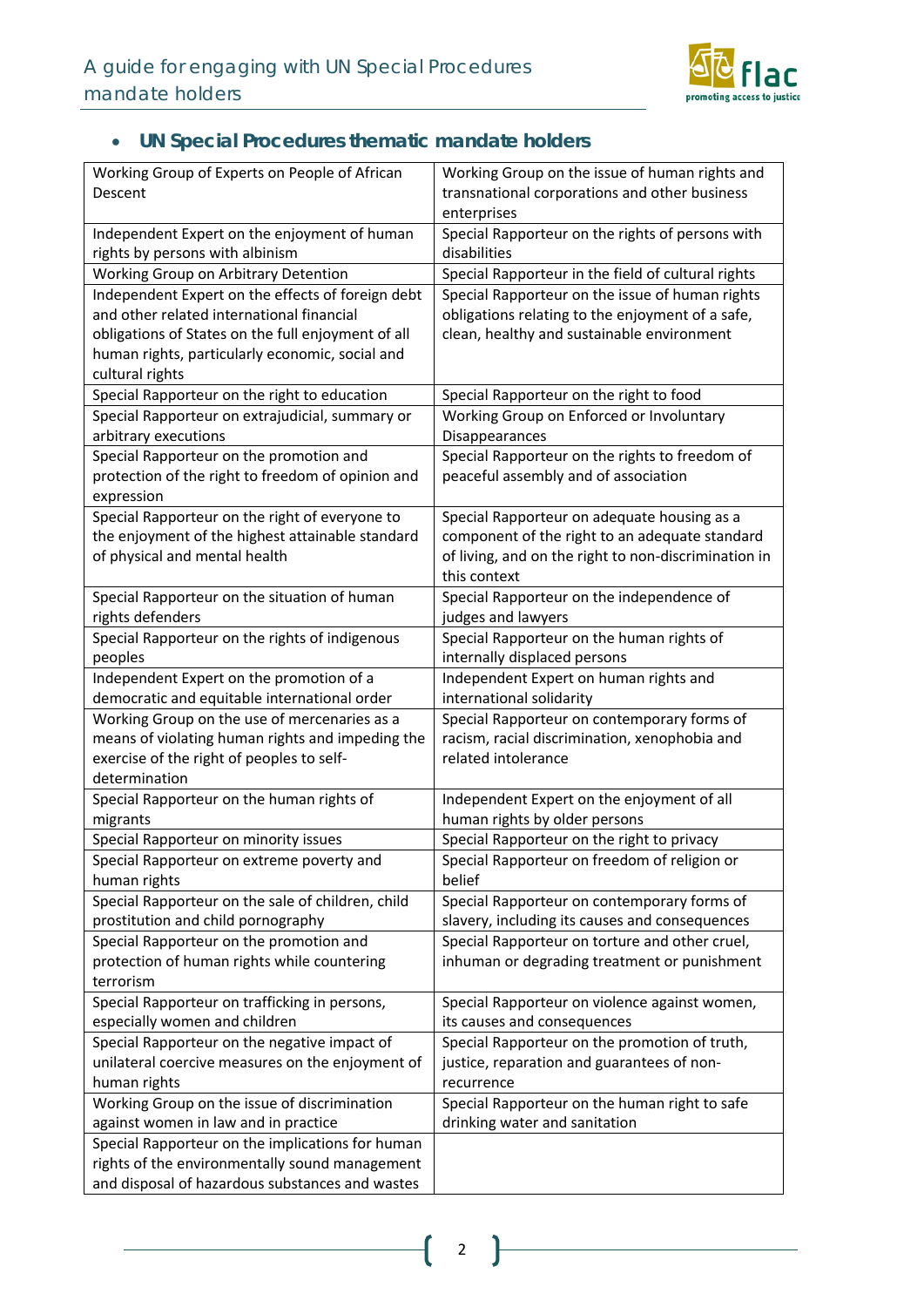

| Special Rapporteur on the situation of human   | Special Rapporteur on the situation of human    |
|------------------------------------------------|-------------------------------------------------|
| rights in Belarus                              | rights in Cambodia                              |
| Independent Expert on the situation of human   | Independent Expert on capacity-building and     |
| rights in the Central African Republic         | technical cooperation with Côte d'Ivoire in the |
|                                                | field of human rights                           |
| Special Rapporteur on the situation of human   | Special Rapporteur on the situation of human    |
| rights in the Democratic People's Republic of  | rights in Eritrea                               |
| Korea                                          |                                                 |
| Independent Expert on the situation of human   | Special Rapporteur on the situation of human    |
| rights in Haiti                                | rights in the Islamic Republic of Iran          |
| Independent Expert on the situation of human   | Special Rapporteur on the situation of human    |
| rights in Mali                                 | rights in Myanmar                               |
| Special Rapporteur on the situation of human   | Independent Expert on the situation of human    |
| rights in the Palestinian territories occupied | rights in Somalia                               |
| since 1967                                     |                                                 |
| Independent Expert on the situation of human   | Special Rapporteur on the situation of human    |
| rights in the Sudan                            | rights in the Syrian Arab Republic (mandate has |
|                                                | yet to commence)                                |

#### • **UN Special Procedures country mandate holders**

### **The role of Mandate Holders**

Special procedures mandate-holders have a number of functions. These include:

- Receiving and analysing information on human rights situations provided by various sources on an ongoing basis;
- Networking and sharing information with partners, both governmental and non-governmental, within and outside the United Nations;
- Seeking—often urgently—clarification from states on alleged violations and, where required, requesting states to implement protection measures to guarantee or restore the enjoyment of human rights;
- Raising awareness about specific human rights situations and phenomena, and threats to and violations of human rights;
- When specific circumstances so warrant, communicating their concerns through the media and other public statements;
- Undertaking country visits to assess human rights situations pertaining to their respective mandates, and making recommendations to states with a view to improving those situations;
- Reporting and making recommendations to the Human Rights Council and, where relevant to their mandates, to the General Assembly (and in some cases to the Security Council) on: regular activities under their mandate; field visits; and specific thematic trends;
- Contributing thematic studies to the development of authoritative norms and standards for the subject area of the mandate, and providing legal expertise on specific issues.

### **Ireland and UN Special Procedures mandate holders**

Ireland issued a Standing Invitation to all UN Special Procedures mandate holders in 2001. By extending a Standing Invitation**,** Ireland declared that it will accept requests to visit the State from all mandate holders.

3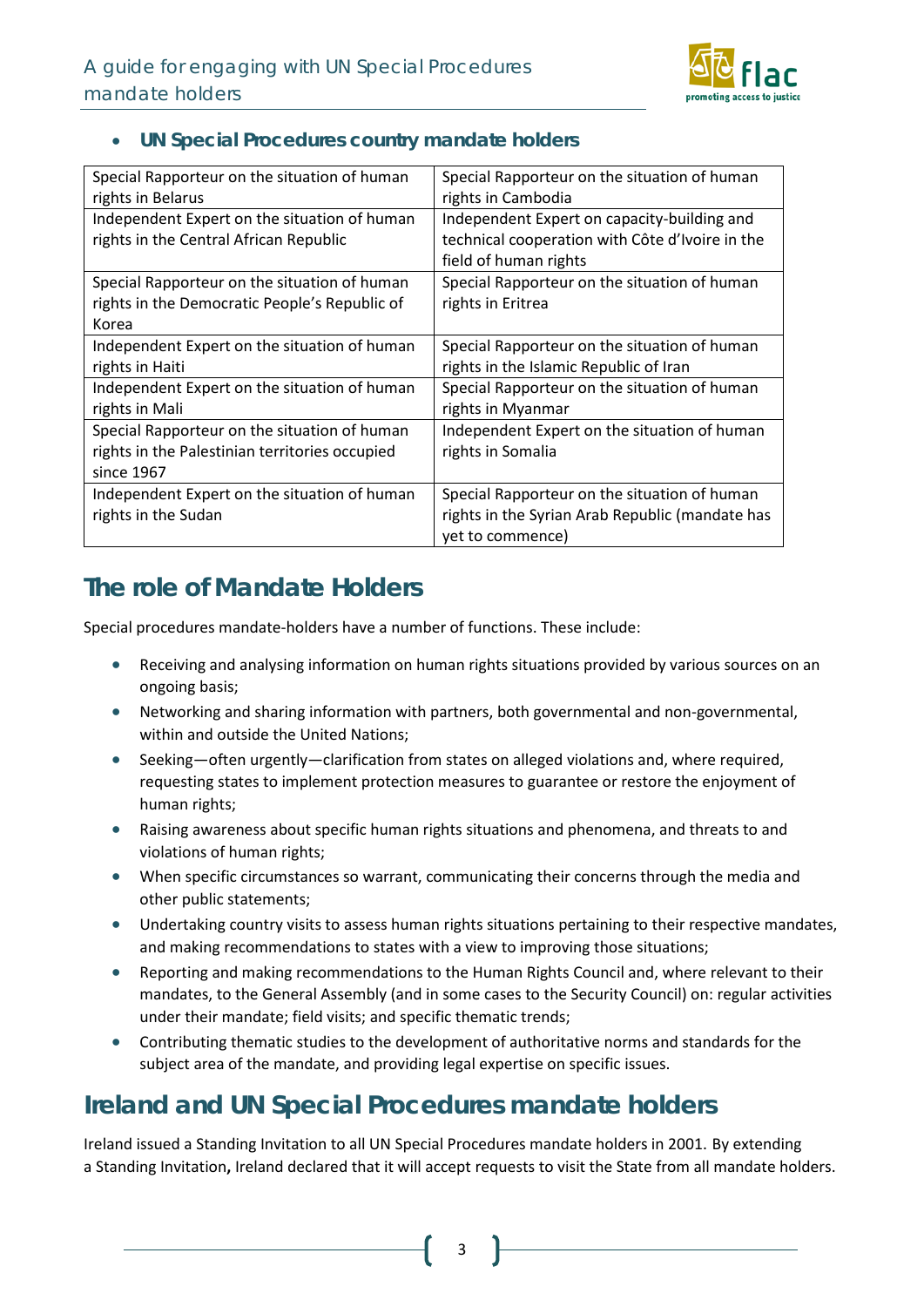

To date, Ireland has received three official visits from UN Special Procedures mandate holders. The Special Rapporteur on the right to freedom of opinion and expression conducted a country visit to Ireland in 1999. The Independent Expert on human rights and extreme poverty visited Ireland in 2011. The Special Rapporteur on human rights defenders undertook a five-day official visit to Ireland in 2012.

Both the Special Rapporteur on the human right to safe drinking water and sanitation and the Special Rapporteur on the sale of children, child prostitution and child pornography have requested to visit Ireland. However further details on these visits are not available at the time of writing.

# **How can civil society contribute?**

### **1. Submit a communication**

Mandate holders are empowered to receive communications from alleged victims of human rights violations and from civil society actors with direct and reliable knowledge of human rights violations.

Communications cover a range of issues, including individual cases, general patterns and trends of human rights violations, cases affecting a particular group or community, or the content of draft or existing legislation, policy or practice considered not to be fully compatible with international human rights standards. Interestingly, civil society actors can play a preventative role by providing mandate holders with information on new laws, policies and practices which, if passed or come into effect, may result in human rights violations.

#### • **What information is required by mandate holders?**

To facilitate the timely consideration of communications, some mandate holders have devised questionnaires to allow people to submit information. However, communications are also considered even when not in questionnaire format. Civil society actors considering the submission of a communication should check the individual communications criteria of each mandate holder on the OHCHR website.

In general, civil society actors must provide credible and detailed information concerning an alleged human rights violation. The information must be clear, outlining the human rights which are alleged to have been violated and elaborating on why the state is responsible for the violation. Civil society actors can also provide mandate holders with a draft letter of allegation or urgent appeal, which are discussed in more detail below. Most mandate holders are thinly resourced and they appreciate measures which save their time.

There are certain general rules governing communications. For instance, communications cannot be anonymous, manifestly unfounded, politically motivated, based solely on media reports or contain abusive language.

For a complaint to be assessed, the OHCHR states that the following information is required:

(1) identification of the alleged victim(s)

(2) identification of the alleged perpetrators of the violation (if known)

(3) identification of the person(s) or organization(s) submitting the communication, if different from the victim

(4) date, place & detailed description of the circumstances of the incident(s) or violation.

Communications can be sent by either email or post as below: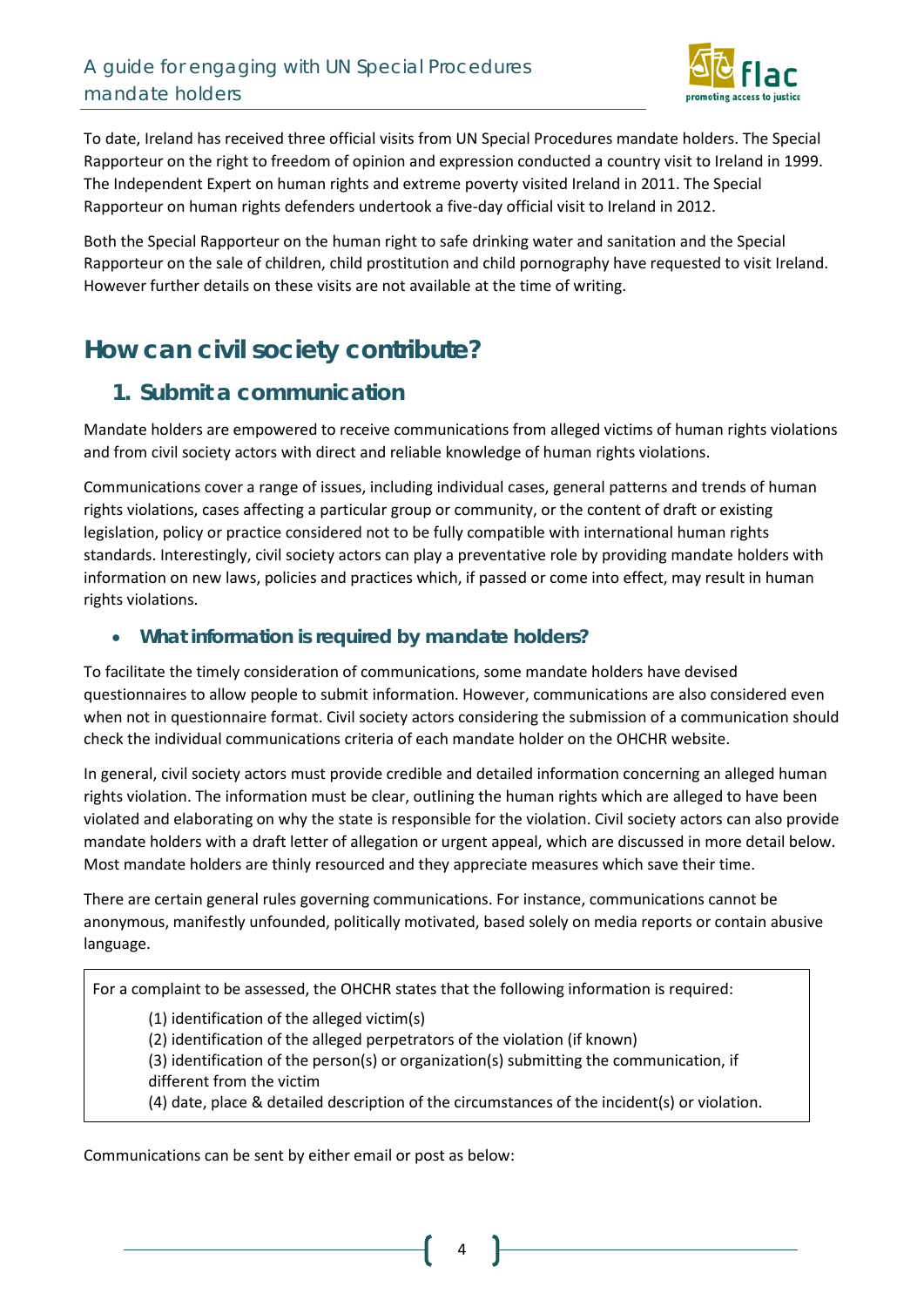

| Switzerland | Email:<br>urgent-action@ohchr.org | Postal address:<br>OHCHR-UNOG<br>8-14 Avenue de la Paix<br>1211 Geneva 10 |
|-------------|-----------------------------------|---------------------------------------------------------------------------|
|-------------|-----------------------------------|---------------------------------------------------------------------------|

#### • **What will a mandate holder do with this information?**

Having received a communication from a civil society actor, a mandate holder can choose whether or not to take action. The decision to intervene is at the discretion of the mandate holder, having regard to their mandate and the Code of Conduct for Special Procedures mandate holders (this Code defines the standards of ethical behaviour and professional conduct that mandate holders are to observe while discharging their duties).

Action generally takes one of two forms: **urgent action letters** (for matters requiring urgent response), or **letters of allegation** (for other matters). However, the mandate holder may also choose to make a public statement or to issue a press release on the matter.

Urgent appeals to states are sent when the alleged violations are time-sensitive in terms of involving loss of life, life-threatening situations or either imminent or ongoing damage of a very grave nature to victims. Action can be taken based on relevant and credible information provided by civil society actors. A response is usually requested within 30 days.

When the urgent appeal procedure does not apply, letters of allegation are sent to communicate information and request clarification about alleged human rights violations. States are usually given 60 days to provide a response.

Through these letters, mandate-holders may ask states to explain allegations, clarify the law, seek information on new developments, submit observations, or follow up on previous recommendations. Where a complaint falls within the scope of more than one mandate, mandate holders can issue joint communications. Communications sent and state replies received remain confidential until they are published in the Communications Reports compiled by each of the mandate holders, which are submitted to each regular session of the Human Rights Council (in March, June and September).

The names of alleged victims are usually included in the communication sent to the state and in the public communications report. In exceptional circumstances, mandate holders may not provide the name of an alleged victim in such communications. If an individual does not wish to be named, they should make an explicit request to that effect. The identity of the source of information is always kept confidential and neither included in the communication sent to the state, nor in the public communications report.

Depending on the response received, a mandate holder can seek additional information or can make recommendations regarding an alleged human rights violation.

Letters of allegation, urgent appeals, country visit requests, requests for contributions to thematic reports and other forms of information are communicated to the Permanent Mission of Ireland to the United Nations in Geneva. These communications are then forwarded to the Department of Foreign Affairs & Trade which directs them to the relevant governmental department or representative.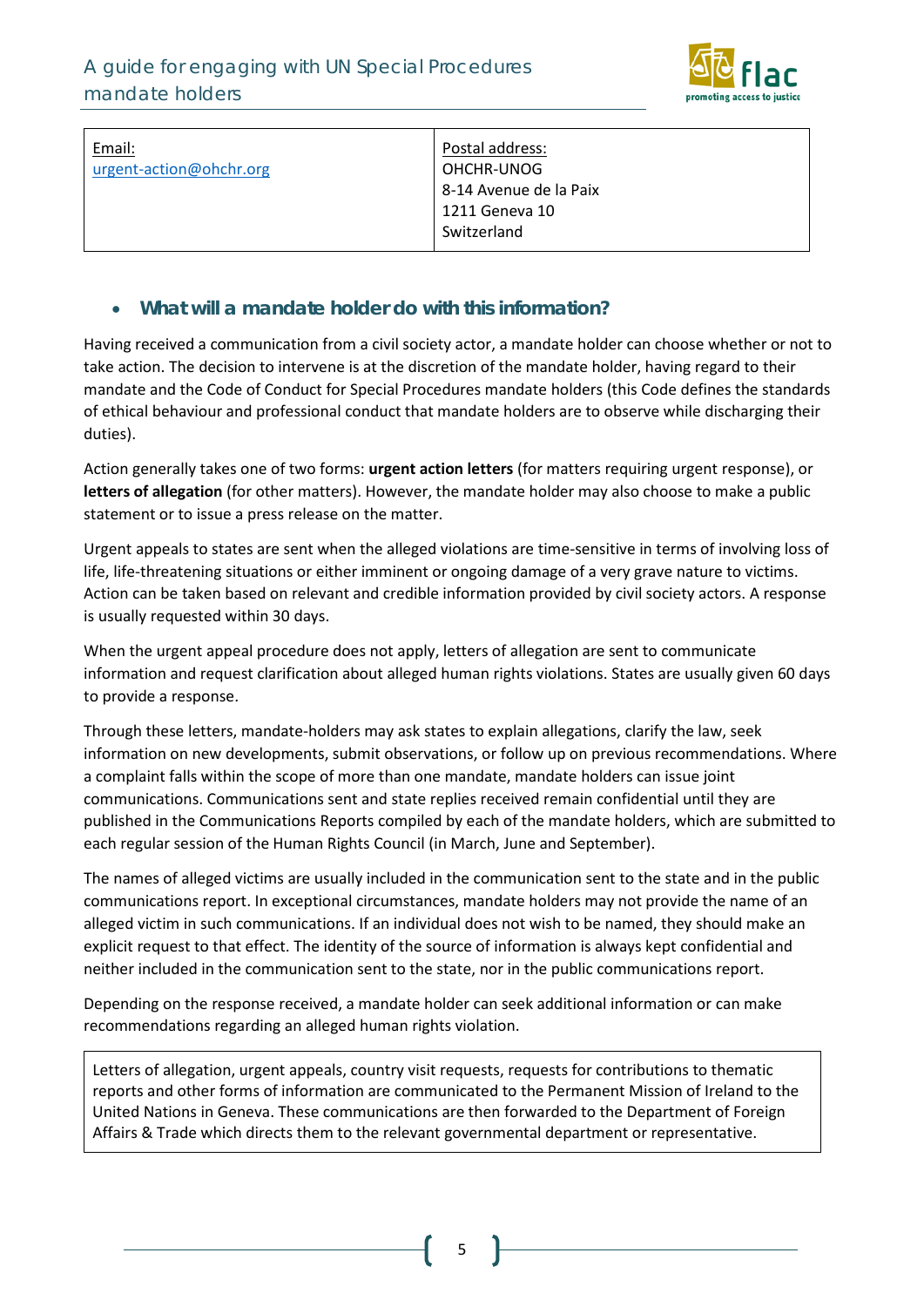

#### • **Communications to Ireland**

In recent years, Ireland has been called on to respond to a number of joint communications issued by mandate holders. Examples of such communications are:

- The Working Group on discrimination against women in law and in practice, the Special Rapporteur on violence against women and the Special Rapporteur on health concerning Ireland's abortion laws (February 2013);
- The Special Rapporteur on extreme poverty, the Special Rapporteur on the right to health and the Special Rapporteur on minority issues concerning the alleged deteriorating health condition of Irish Travellers (May 2013);
- The Special Rapporteur on adequate housing and the Special Rapporteur on the human right to safe drinking water (jointly) regarding the alleged increase in homelessness and lack of access for those who are homeless to emergency shelters and safe drinking water in Cork (September 2015).

#### **Case Study – Letter of Allegation concerning the Gender Recognition Bill**

In April 2015, the Working Group on the issue of discrimination against women in law and in practice and the Special Rapporteur on the right of everyone to the enjoyment of the highest attainable standard of physical and mental health transmitted a joint communication to the Irish Government concerning the potential discriminatory effects of certain provisions of the Gender Recognition Bill. In particular, the mandate holders expressed concerns with regard to mandatory medical certification and disproportionate safeguards applied to children which, in their view, discriminated against transgender people and their rights to privacy, equality and education and could affect physical and mental health.

The mandate holders requested information on the analysis carried out by the Government with regard to the compatibility of the requirement of certification by medical practitioners with international human rights standards, the impact of the proposed legislation on the human rights of young transgender people and how the rights of intersex people would be protected through the proposed legislation.

In June 2015, the Government announced that it would no longer require a medical assessment as a requirement for gender recognition and would drop the "forced divorce" clause which required applicants for gender recognition to be single.

The Government provided its official response to the communication in September 2015. It highlighted amendments made to the Bill since the joint communication had issued, including provision in the Bill for the review of the operation of the legislation after a two year period, and the rationale for not extending legal gender recognition to young people under the age of 16.

### **2. Assisting with a country visit**

Before undertaking a country visit, a mandate holder must request permission from the state in question to do so. If accepted, the state will extend an official invite to the mandate holder.

Where a state is experiencing difficulties in protecting a specific human right, civil society actors can encourage the state to invite a relevant mandate holder to undertake a country visit to assist in addressing the issue. Civil society actors can also directly encourage mandate holders to carry out a country visit or provide them with information which may prompt a request for a visit.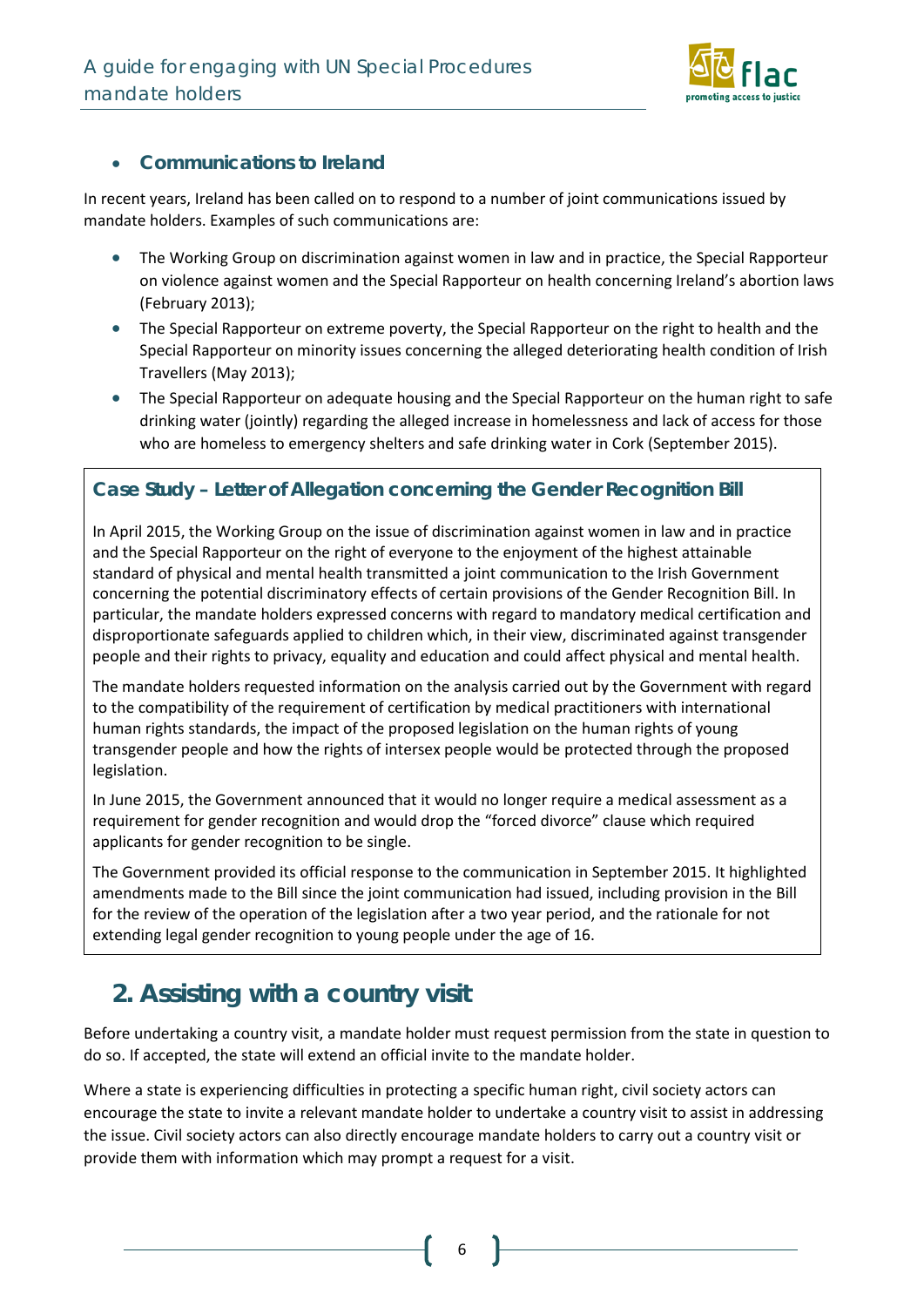

Country visits allow mandate-holders to assess the general human rights situation and/or the specific institutional, legal, judicial and administrative situation in a given state, under their respective mandates.

Mandate holders must be permitted to move freely throughout a country during a field visit. Often mandate holders will speak with alleged human rights victims and witnesses, interview government officials, academics, experts, and civil society, and conduct investigations in order to assess the situation on the ground. After the visit, a mandate-holder issues a press statement and, later, a mission report containing their findings and recommendations. It is relevant to note that the recommendations of the mandate holders are not binding but are persuasive.

#### • **How can civil society engage?**

Once confirmed, civil society actors can undertake a range of activities both before, during and after the country visit. In advance, civil society actors can raise awareness of the visit through media and social media channels. Organisations can also provide the mandate holder with briefings in order to raise specific issues ahead of a country visit. This will help to inform the mandate holder of the situation on the ground and may influence their decisions as to specific issues to concentrate on or places to visit. Mandate holders finalise their agenda prior to undertaking a visit. While there may be some flexibility, civil society representatives should signal their interest in meeting with the mandate holder well in advance.

During the visit, civil society organisations may seek a meeting with the mandate holder or organise an event with her. Civil society actors can also facilitate opportunities for direct interaction with organisations working on the ground and affected communities. Oftentimes, civil society organisations will work collaboratively to determine how best they can contribute to a country visit.

#### **Case Study – Country visit to Ireland by the former Independent Expert on extreme poverty and human rights**

In January 2011, then Independent Expert on extreme poverty and human rights, Magdalena Sepúlveda Carmona, undertook a country visit to Ireland. Her visit focused on the impact of the economic crisis in Ireland and the effect of austerity measures on the enjoyment of human rights. She looked in particular at how vulnerable groups were impacted by recovery measures.

As part of this field visit, Ms Sepúlveda Carmona met with the Minister for Equality, Human Rights and Integration, representatives from a wide range of governmental departments, the Irish Human Rights Commission, the Equality Authority and civil society representatives. Furthermore, she travelled to a number of locations throughout the country, including a direct provision centre and halting site, to assess the situation on the ground.

Representatives of FLAC met with the Independent Expert during her visit. FLAC also provided the mandate holder with a briefing which highlighted a range of issues relevant to the extreme poverty mandate including homelessness resulting from housing repossessions, the application of the Habitual Residence Condition for social welfare payments, the system of direct provision and the restrictive nature of the civil legal aid scheme.

In May 2011, Ms Sepúlveda Carmona published her mission report on Ireland. She made a range of recommendations including to reverse austerity measures which had disproportionately impacted on the most vulnerable and to strengthen the social protection system, infrastructure and social services. She also made recommendations on issues which FLAC had raised in its briefing such as direct provision and the civil legal aid scheme.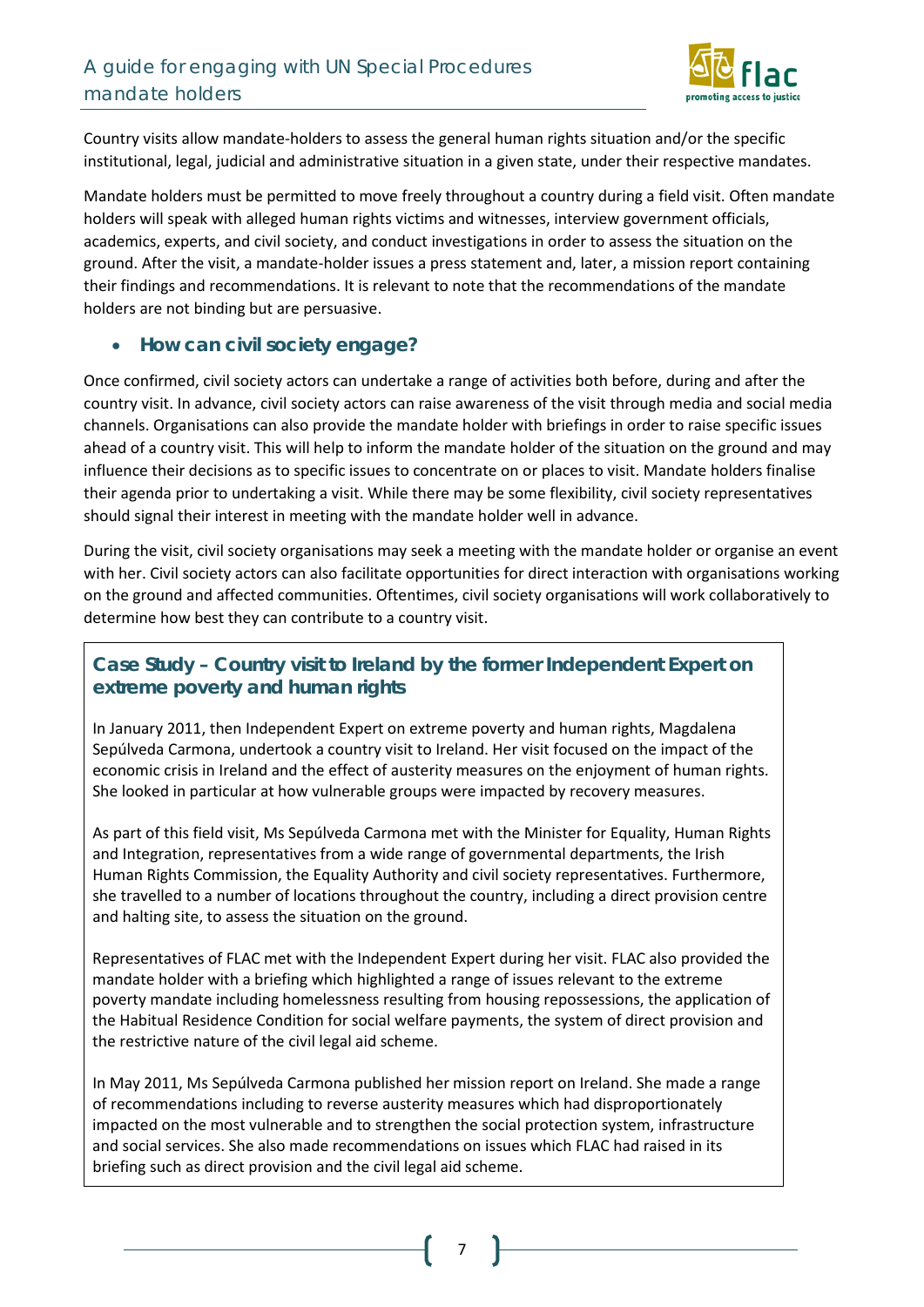

#### • **Follow up to a country visit**

In combination with other strategies, civil society organisations play a vital role in ensuring that states effectively implement recommendations issued by mandate holders following their country visit. Civil society organisations can apply pressure in a number of ways, such as:

- Bringing the recommendations to the attention of politicians in one-to-one discussions;
- Raising awareness of the recommendations through media work, such as articles in newspapers;
- Submitting parliamentary questions requesting updates on progress made in implementing the recommendations;
- Drawing on the recommendations to support advocacy work;
- Including the recommendations in research reports and submissions;
- Disseminating the recommendations widely among networks;
- Seeking a meeting with government officials responsible for the implementation of the recommendations;
- Organising a follow-up conference to a country visit involving all relevant stakeholders;
- Follow-up with the relevant mandate holder on the progress achieved, or lack of, in implementing the recommendations.

# **3. Contribute to thematic reports / development of guidelines**

Mandate holders provide annual reports to the Human Rights Council detailing the activities they have undertaken in the previous year. Additionally, mandate holders are sometimes requested to provide thematic reports to the UN General Assembly or the Human Rights Council. They can also initiate such studies on their own accord.

For example, the UN Special Rapporteur on the right to adequate housing presented a report on homelessness to the Human Rights Council in March 2016. The report notes that, in Ireland, families with children have become the fastest growing group within the homeless population.

#### • **How can civil society engage?**

Thematic reports can take the form of guidance to UN Member States on how to implement and improve compliance with human rights obligations and standards, as well as detailed studies on specific human rights violations or situations affecting a certain vulnerable group. To inform these reports, mandate holders frequently circulate questionnaires seeking the input of civil society actors. Information provided by civil society actors for inclusion in these reports must be well-evidenced, clear and reliable.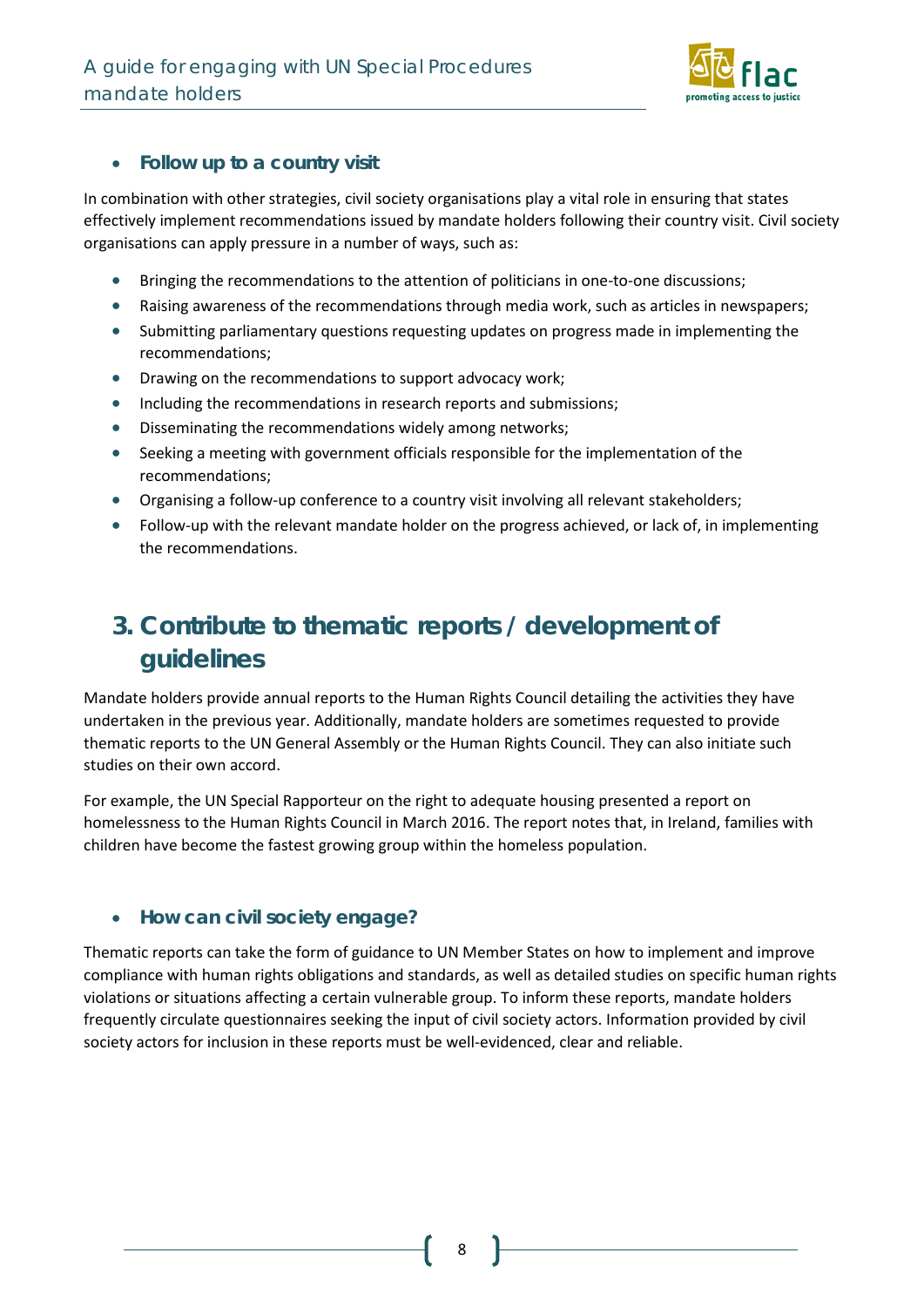

### **4. Other ways to engage with mandate holders**

In addition to the avenues of engagement mentioned above, civil society organisations can engage with mandate holders and their work in other informal ways:

- Mandate holders regularly organise seminars and consultations on topics relevant to their mandate. Civil society organisations are often asked to contribute or to attend such events.
- Invite a mandate holder to participate in one of your initiatives or events. This can be a very good way to draw attention to a human rights issue.

#### **Case Study – Christian Aid conference on the human rights impact of tax and fiscal policies**

In February 2015, Christian Aid organised a conference on the human rights impact of tax and fiscal policies within Ireland and around the world. The conference brought together a range of speakers including tax justice activists, officials from Irish Aid, the Department of Finance, the OECD, journalists, universities and the private sector.

Professor Philip Alston, the current UN Special Rapporteur on Extreme Poverty and Human Rights, attended the event and delivered the keynote address. In his speech, "Tax policy is human rights policy", Professor Alston challenged the Irish Government over some of its tax arrangements.

The event garnered a significant amount of media attention, particularly in the print media.

# **Benefits of engaging with UN Special Procedures mandate holders**

Engagement with UN Special Procedures mandate holders can have several useful benefits. These include:

- Raising public awareness of an issue;
- Opening channels of communication with public officials and governmental departments;
- Compelling the state to justify its actions on a certain issue by reference to international human rights law;
- Contributing to domestic and international pressure on a certain issue;
- Providing an opportunity to contribute to discussions on the implementation of human rights standards;
- Assisting in mobilisation around a certain issue.

### **What's different about UN Special Procedures mandate holders?**

• Mandate holders provide an avenue for civil society organisations to raise alleged human rights violations even where the state has not ratified the relevant UN treaty. For example, while Ireland

9